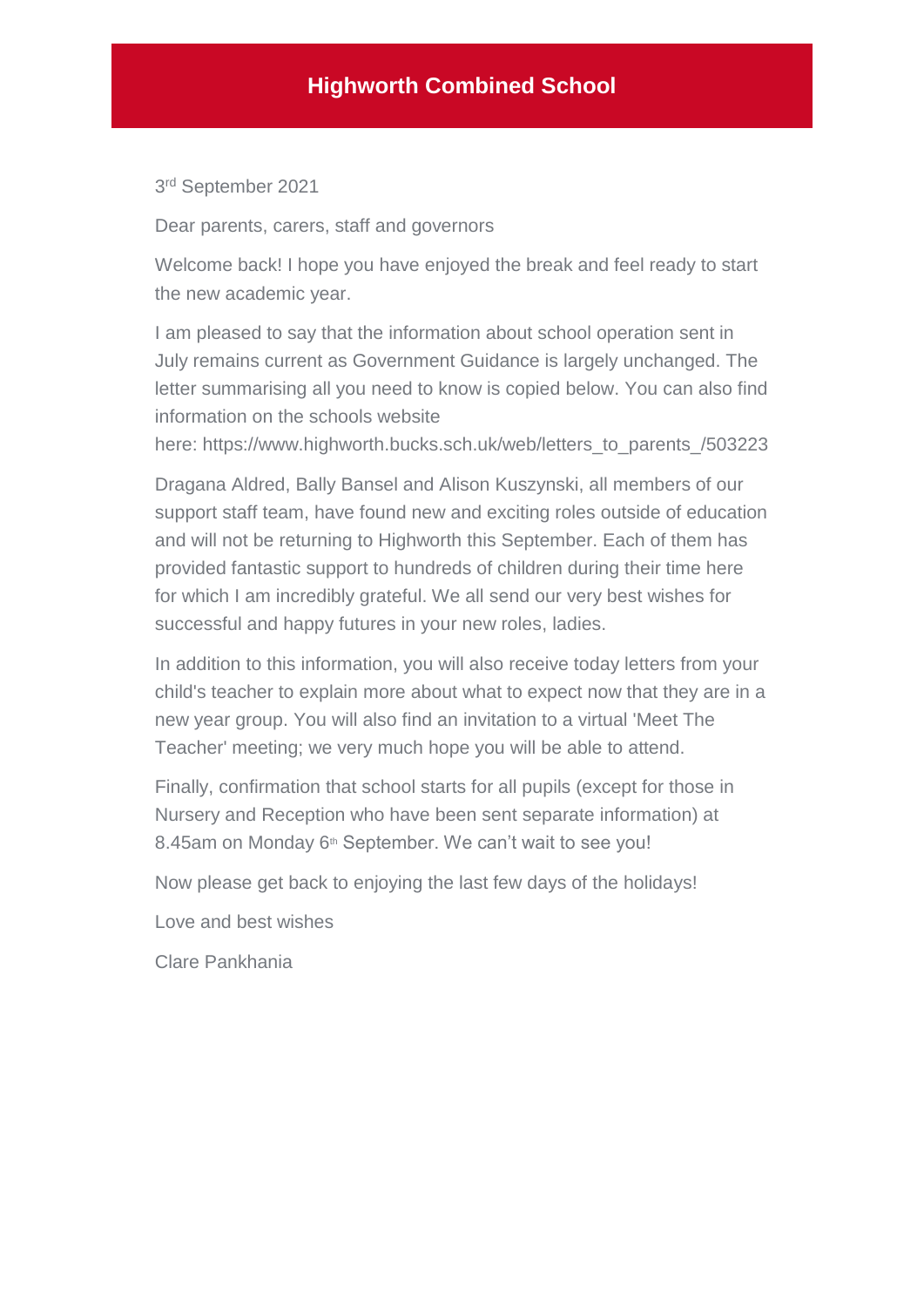## **Parental agreement for safe return to school of all pupils on 1st Sept 2021 You must read, understand and agree every point before sending your child to school**

The safe opening of school is dependent upon avoiding all contact with anyone who is, or could be, infected with coronavirus. The safety of our whole community is dependent on all of us following these rules. They must be followed:

I will never enter any part of the school site if me or my child has any of the symptoms of Covid 19

## **Symptoms of Coronavirus**

- high temperature this means you feel hot to touch on your chest or back (you do not need to measure your temperature)
- new continuous cough this means coughing a lot for more than an hour, or 3 or more coughing episodes in 24 hours (if you usually have a cough it may be worse than usual)
- loss or change of smell or taste this means you've noticed you cannot smell or taste anything, or things smell or taste different to normal.
- If my child has any of these symptoms, regardless of what I think may have caused them, I will ensure that they take a PCR test. I know that my child will be allowed to return to school once they have received a negative result or, if the test is positive, that they have self-isolated for 10 days
- If I am contacted by NHS Test and Trace and informed that my child has been in close contact with a positive case, I will follow their advice and ensure that a PCR test is taken. I will not send my child in to school until a negative test result has been received
- If my child receives a positive PCR test, I will let the school know and ensure that they self-isolate for 10 days from the start of symptoms (or test date if no symptoms)
- I know that if my child develops symptoms of Covid 19 (see above) at school, I will be contacted and asked to collect them immediately. I will take them for a PCR test as soon as possible. I know that my child will be allowed to return to school once they have received a negative result or, if the test is positive, that they have self-isolated for 10 days

In addition, I know that in sending my child to school I am agreeing that everyone in my household will follow every one of these steps. I know that this is essential to ensure the safety of my child, Highworth staff and our community.

• I know that if my child is unable to attend school, I need to email [reception@highworthcombined.co.uk,](mailto:reception@highworthcombined.co.uk) giving the following